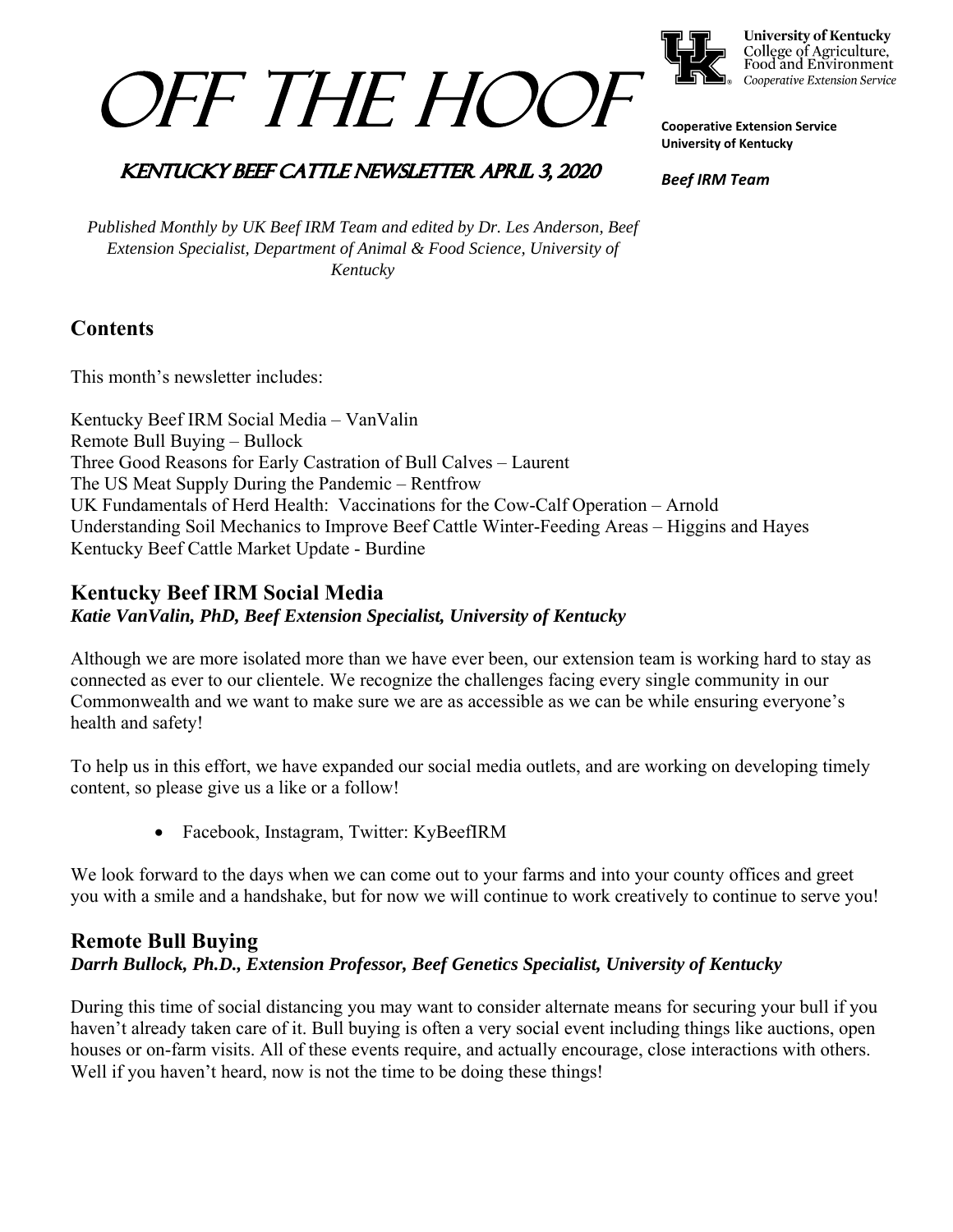Many seedstock producers are already using the internet to help market their bulls and this crisis will likely push many more in that direction. If you are in the seedstock business and you do not have a website I would strongly encourage you to get one established. Now is a great opportunity, your kids/grandkids are home from school, and this would be a good way to keep them occupied and benefit your business. Social media is also a good mechanism to get your message out, once again, consult the young folks, if needed.

Trying to sell bulls via the internet or social media should be very similar to how you normally sell bulls; provide your customers with the information they need. This will include performance information, hopefully in the form of EPDs and indexes, and a way to visually evaluate the bulls. Of course, the best way to show off your stock is with good video footage, but having some still photos could be helpful, too. It is also important to clearly state your policies, such as returns, exchanges, etc. Now may be the time to be more flexible with some of these policies; customers are likely going to be much more willing to buy a bull without seeing him in person if they feel comfortable, they can exchange him if he is not what they expected.

For bull buyers, this may be a way to expand the population of bulls you are considering as replacements. Most farmers likely attend no more than two or three sales to buy their bull, but by shopping online your selection options are greatly expanded. I encourage you to buy bulls online the same way we advise in person; identify the bulls you are interested in based on their performance information (EPDs, Indexes) and then evaluate them visually via videos and still photographs. One thing to be aware of is that disposition is going to be difficult to evaluate. This is one area you need to discuss with the seller to ensure the bull has good temperament.

We are in unprecedented times and everyone is having to adapt to new ways of conducting business. Although buying bulls from a distance may not be your first choice, technology has provided us with a viable means to stay safe while accomplishing this task. Who knows, you may find you like this method of bull shopping.

## **Three Good Reasons for Early Castration of Bull Calves**  *Kevin Laurent – Beef Extension Specialist, University of Kentucky*

These are challenging times market wise and it is easy to dwell on the negative and become complacent in our management. But in times like these we really need to explore every avenue to add value to our calves. If you watch the weekly market reports, you notice that we still have a significant number of intact bull calves being sold. Some producers choose to leave bulls intact until weaning to increase weaning weights. Bulls will be 5-15% heavier at weaning. However, chasing pounds in this manner comes at a discount.

Following are three good reasons to castrate bull calves early in life.

- **1. It's the right thing to do**. Research trials have shown time and time again that the earlier calves are castrated the better. Early castration is associated with less pain, stress and trauma. In fact, research has shown that calves castrated from 1-7 days old showed very few behaviors associated with pain and their plasma cortisol levels were essentially the same as the calves left intact. Ask yourself. Would you be comfortable inviting your non-agricultural friends out to watch the castration of 500 lb. bulls? I know I wouldn't. Here is a link to an excellent article on this subject by Dr. Michele Arnold that appeared in Drovers Journal in 2011. https://www.drovers.com/article/why-earlycastration-bull-calves-important
- **2. Avoid the bull discount.** Dr. Kenny Burdine has made price data comparisons for 550 pound bulls and steers since 2010. Over the last ten years, the average discount for 550 pound bulls was -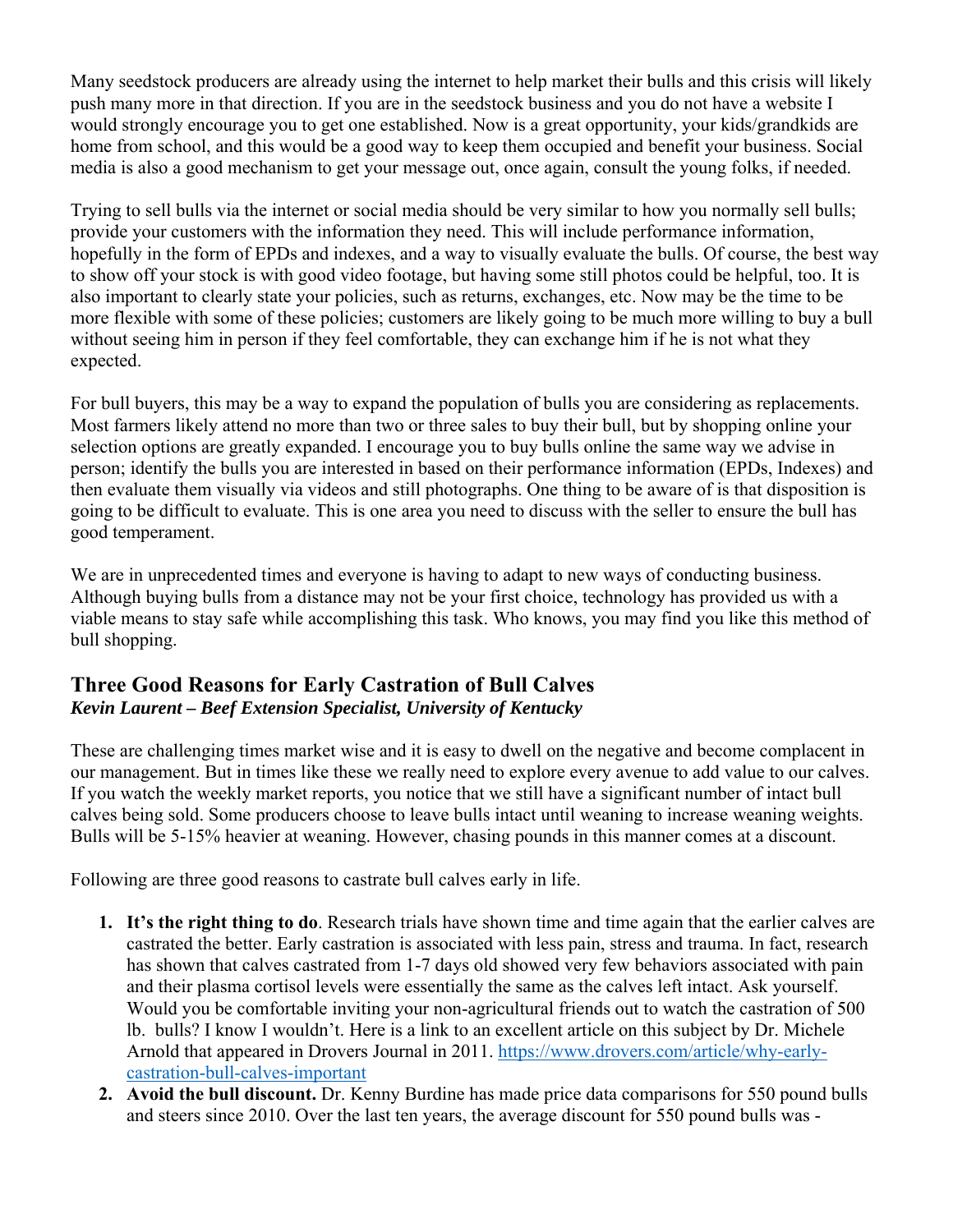\$11.20/cwt. or roughly \$62/head. In today's market, a discount that large could be the difference between profit and loss. A 2018 article in Drovers Journal by Dr. Burdine explores the economics of bulls vs steers in more detail https://www.drovers.com/article/value-selling-steer-calves-vs-bullcalves

**3. Keep them gaining.** It is well documented that late castration results in depressed weight gains and an increase in sickness. Calves castrated at weaning or on arrival to backgrounding operations can see a reduction in weight gain of a half a pound or more per day. This reduced performance usually lasts for 2-4 weeks post castration and these calves are twice as likely to get sick. Real-life examples of this was observed this past fall in our PVAP-Precondition projects. Producers who castrated at weaning saw heifers outgain steers during the precondition feeding period. Research data has proven definitively that calves castrated at less than 90 days of age and implanted will weigh the same at weaning. So, a \$2 dollar investment and a little time will not only return that extra \$60 per head at weaning, but also set that calf up for efficient postweaning gains during the precondition or backgrounding period.

There is still ample time this spring to get those calves castrated before fly season and hot weather arrives. We have all heard the old cliché: "Somebody's got to do it, might as well be you". Well, I'll change that statement slightly. **If the calf was born on your farm**: "**It Needs to be You".**

# **The US Meat Supply during the Pandemic**  *Dr. Gregg Rentfrow, Ph.D., Associate Extension Professor – Meat Science*

Life has changed drastically in the last few weeks. Restaurants, gyms, bars, and shopping malls have closed, and only essential businesses are open as we try to social distance ourselves to slow the spread of COVID-19. We go to the grocery store only to see bare shelves and empty meat cases. Some are questioning our food and meat supply as well as the safety of these items. Rest assured, what we are witnessing is panic buying and stockpiling. Simply, people are buying more and this is not an indication of shortages in the meat/food supply chain.

Farming and meat processing are essential. Recently the North American Meat Institute (NAMI) reported a sharp increase in meat sales, which is evident at local grocery stores. When COVID-19 began to spread globally, the meats industry with help from NAMI began to prepare for the increased demand. Furthermore, the USDA-Food Safety Inspection Service (FSIS) continues to actively inspect both large meat processors as well as our local, small family-owned processors. There are no national meat/food shortages, only certain items may not always be available.

Food safety has been a major concern in the meats industry over the last 30 years. However, during this pandemic some consumers are asking questions related to the transmission of COVID-19 through meat/food. According to the FDA, there is no evidence that COVID-19 can be transmitted through food or packaging. It is important to note that COVID-19 causes respiratory illness and is spread via personal contact; unlike other pathogens associated with foodborne illness that cause gastrointestinal illness. Meat processing facilities are cleaned and sanitized daily as well as the workers wear protective equipment to help prevent contamination.

These are trying times and people are scared, but the meat/food supply chain is intact and there are no shortages predicted. Furthermore, the meats industry has been laser focused on food safety and nothing has changed during this pandemic. Remember to maintain traditional buying habits and social distance when shopping.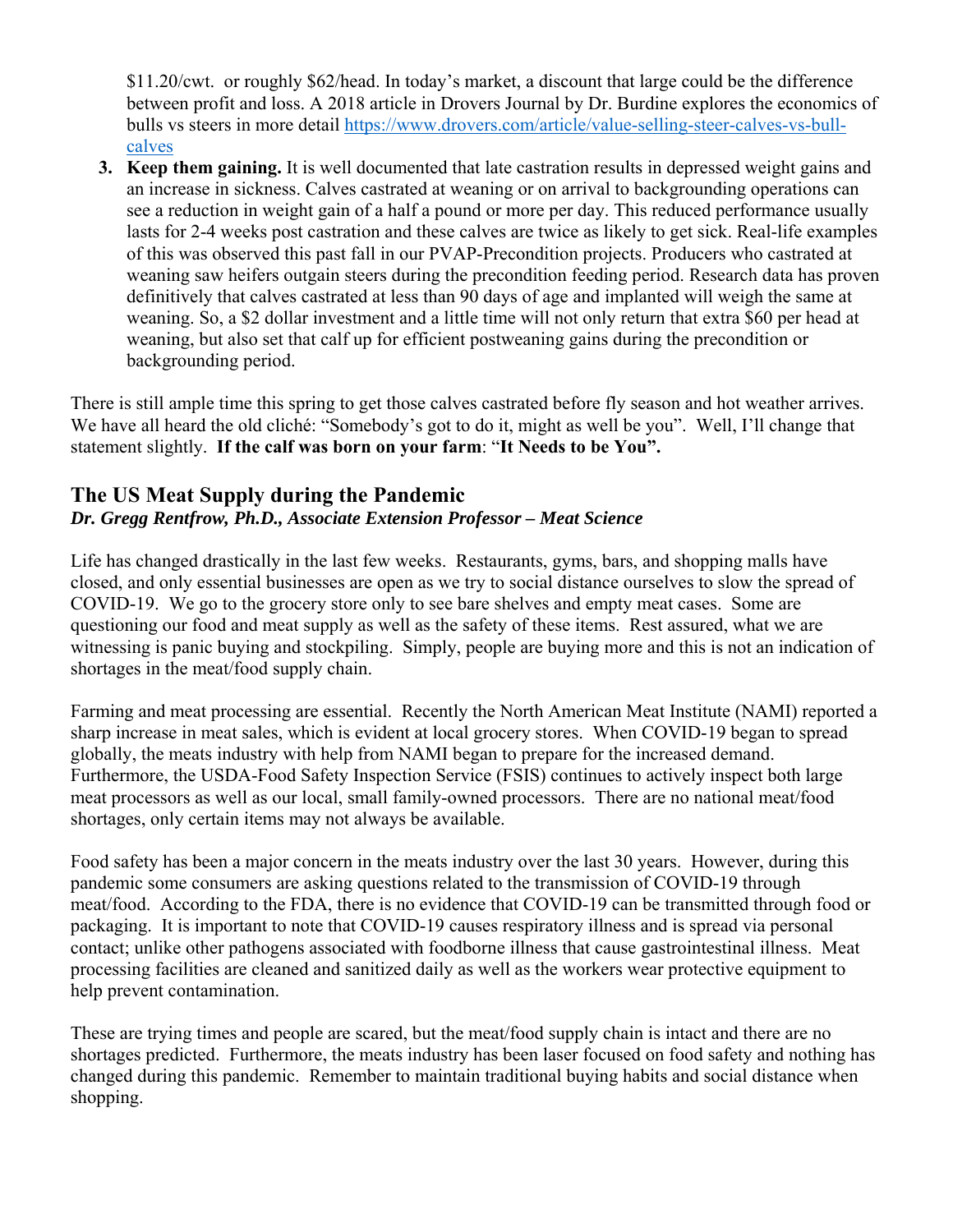# **UK Fundamentals of Herd Health: Vaccinations for the Cow-Calf Operation**  *Dr. Michelle Arnold, UK Veterinary Diagnostic Laboratory*

One of the most common questions in cow/calf production is what vaccines are necessary on an annual basis in Kentucky to keep the herd healthy. The guidelines below are designed to help answer that question but the details of what products to use and when to administer them are best decided by the producer and his or her veterinarian. Every farm is different with regards to the disease risk and the challenges of labor and facilities needed to work the cattle. Your veterinarian is equipped with the knowledge and skills to determine what will work best for your unique situation.

#### **Consult your veterinarian before instituting any health protocol.**

Remember: "Vaccination" (drawing up the vaccine in a syringe and injecting it into the animal) is not the same as "immunization" (the animal mounts an immune response) and "vaccination + immunization" never adds up to 100% protection from infection, even in the best of circumstances. The vaccines must be handled correctly (proper mixing, right temperature) and cattle in good health (low stress, good plane of nutrition, trace mineral needs met, few parasites present) in order to get the most response from vaccines.

#### **Cows and Bulls 4-6 weeks Prior to Breeding**

- 1. Viral respiratory vaccine (IBR, BVD, PI3, BRSV) with *Campylobacter fetus* (Vibriosis) and 5-way Leptospirosis- Fetal Protection (FP) product preferred.
	- a. If the cow is open at the time of vaccination, select a modified live vaccine.
	- b. If the cow is pregnant at the time of vaccination or less than 30 days before breeding, select a killed vaccine to reduce the risk of accidental abortion or interference with pregnancy. Certain modified live vaccines can be used in pregnant animals but only if used strictly according to label directions.
- 2. 7 way or 8 way Clostridial (Blackleg)-necessary if under 2 years of age. Optional as the cow ages depending on the exposure risk of the herd.
- 3. Deworm-perform at least once per year (spring and possibly fall) and twice a year if under 2 years of age. If only once is possible, deworm in Spring (May). Deworming in the fall is a good practice to reduce the number of worms that overwinter in the cow but is not as important as the spring when larvae are active in the pasture.
- 4. Tag cattle for identification and/or re-tag those that have lost tags.
- 5. Breeding Soundness Exams are highly recommended for herd bulls and should be conducted 60-75 days prior to turnout. Bulls need the same vaccinations and deworming as the cow herd.

### **Heifers at least 6 weeks Prior to Breeding**

- 1. Viral respiratory vaccine (IBR, BVD, PI3, BRSV) with *Campylobacter fetus* (Vibriosis) and 5-way Leptospirosis-Modified live or killed product. Fetal Protection (FP) product is preferred. Follow label directions; some vaccines require a booster and some do not. Timing is very important-if less than 6 weeks from breeding, use a killed product.
- 2. 7 way Clostridial (Blackleg)
- 3. Deworm with a branded (not generic) product. A heifer is under increased nutritional demand because she is still growing herself and trying to reproduce. Young animals do not have the immunity to parasites that adult cattle possess; therefore, it is important to use effective dewormers.

### **Calves 1-3 months of age:**

1. Identify with tag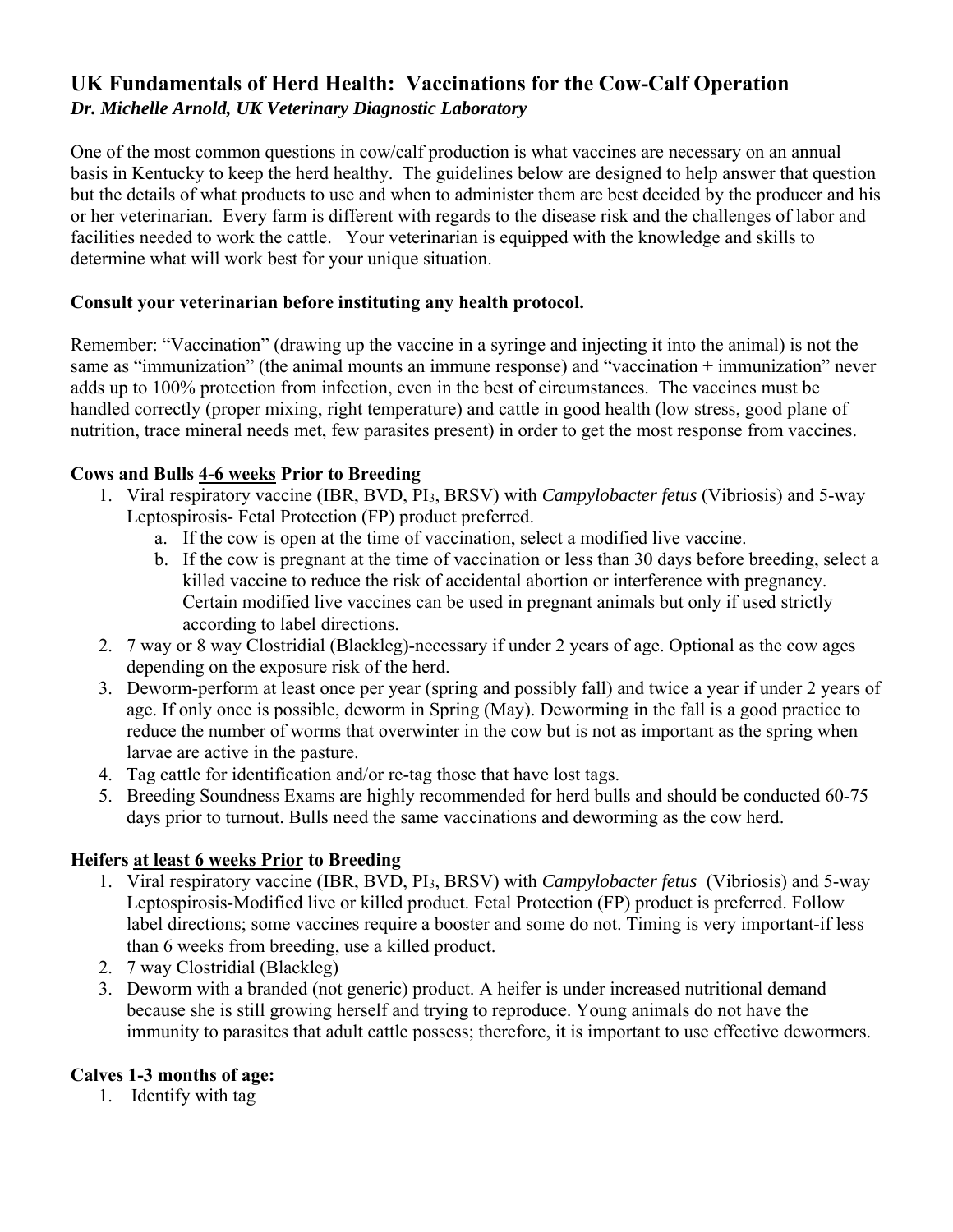- 2. Vaccinate with 7 way Clostridial (Blackleg) vaccine-Although the calves are young, this dose of vaccine will initiate ("jump start") the immune process, especially cell-mediated immunity. Do not give blackleg vaccine at birth.
- 3. Dehorn
- 4. Castrate-the earlier these practices are completed, the better.
- 5. Optional Practices:
	- a. Implant steers at the time of castration (unless you plan to sell calves in an organic or natural market)
	- b. Viral Respiratory Vaccine-Killed or MLV (but follow label directions regarding MLV usage in nursing calves), or intranasal (preferred for young animals)
	- c. Pinkeye vaccine (administer in late spring/summer just before fly season)
	- d. Deworm-Begin deworming calves at 4-8 weeks old depending on time of year and expected level of pasture contamination with parasite larvae.
	- e. Test for BVD-PI (ear notch)-Consult your veterinarian if this is something to consider. If BVD has been diagnosed in an animal from your farm or there is a history of unexplained abortions in the herd, testing all calves is the proven first step to find persistently infected (PI) animals. Wait until the calf is at least 14 days of age to take an ear notch sample.

#### **Calves 2-3 weeks pre-weaning (best) or shortly after Weaning:**

Consult your veterinarian and check your marketing plan since many programs (for example: CPH) specify what vaccines must be administered and when in order to participate.

Administer vaccines 2-3 weeks pre-weaning for best protection. If calves cannot be processed preweaning, then do this protocol after weaning when the stress is essentially over (calves are eating, drinking, and the majority have stopped walking and bawling). Booster vaccines if required by label. If castrations and dehorning were not done earlier, these practices need to be completed as soon as possible. Tetanus vaccination is strongly recommended when performing late castration; especially if banding. Consult your veterinarian regarding whether to use a tetanus toxoid or antitoxin.

- 1. Viral respiratory vaccine (IBR, BVD, PI3, BRSV)-Killed or MLV \* but follow label directions regarding MLV usage in nursing calves if vaccinating before weaning. If using killed, a booster is required. If planning to give a *Mannheimia haemolytica* toxoid , see #3a comment below for additional vaccine choice.
- 2. For Heifers to be kept as Replacements: Viral respiratory with *Campylobacter fetus* (Vibriosis) and 5-way Leptospirosis vaccine included. Booster according to label directions-MLV is strongly recommended for females to be kept in the herd.
- 3. Vaccinate with *Mannheimia haemolytica* toxoid. This vaccine, commonly known as a "Pasteurella shot" or "Pneumonia shot" is given pre-weaning in anticipation of the stress associated with weaning. In a low risk situation in which the calves are weaned on the farm and no new additions are added to the group, this vaccine may be delayed until after weaning if desired.
	- a. Or use a *Mannheimia haemolytica* toxoid and MLV Respiratory Virus Vaccine Combination such as Pyramid 5 + Presponse (BI), Vista Once (Merck), or Bovi-Shield Gold One Shot (Zoetis)
- 4. Deworm with an endectocide (examples: Ivomec, Dectomax, Eprinex, Cydectin, LongRange) for internal and external parasites. Use a branded product-not a generic. A drench anthelmintic such as Safeguard, Synanthic, or Valbazen may also be used but a second product is required for external parasite (lice/flies/ticks) control.
- 5. 7 way Clostridial vaccine (Blackleg). Follow label directions regarding the need for a booster.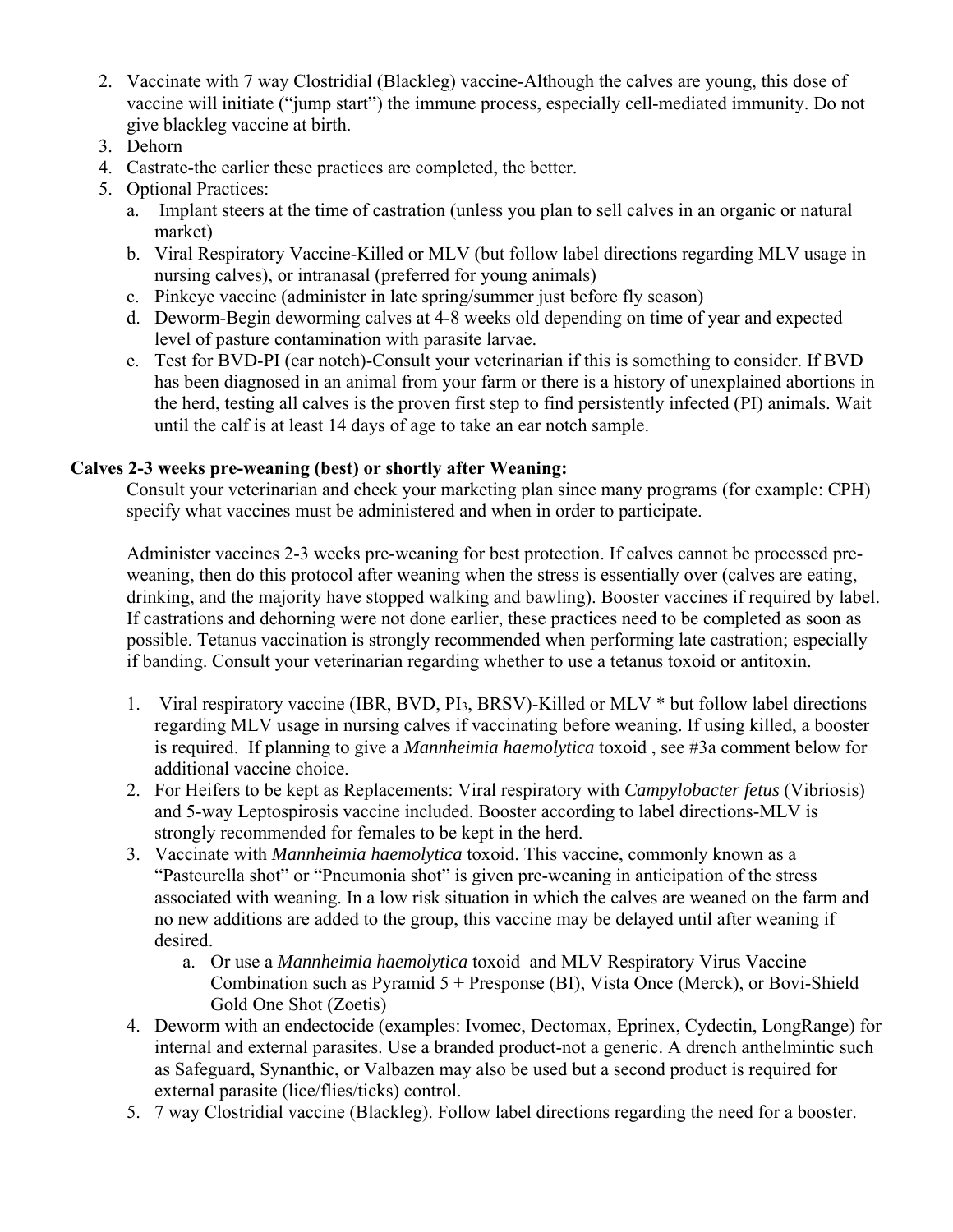- 6. Optional:
	- a. Implant-Follow label directions if re-implanting. Do not implant females to be used for breeding purposes. Do not implant if planning to sell on the natural or organic markets.
	- b. *Pasteurella multocida* and/or *Histophilus somni* (formerly known as Hemophilus somnus) vaccines-consult your veterinarian.

#### **Cows after calves are weaned:**

- 1. Check cows for pregnancy by palpation, ultrasound, or blood test. If open, strongly consider culling her.
- 2. Check for other problems: Eyes, mouth, udder, feet and legs, body condition, disposition.
- 3. Scours Vaccine-Administer 1-3 months prior to calving. Initially this is a two-shot series then it is given annually. Products vary on when to administer them so follow label directions carefully.
- 4. If leptospirosis is a persistent problem, cows may need a booster of 5-way Leptospirosis vaccine such as Spirovac (Zoetis) for continued strong protection during the third trimester of pregnancy.

### **Additional Considerations:**

- 1. \*Modified Live Vaccines (MLV) provide fast, broad immunity and are excellent stimulators of cellmediated immunity. They are generally preferred in recently weaned calves and usually required by most preconditioned sales. However, only use modified live vaccines *in pregnant cows and in nursing calves* if the cows were vaccinated with MLV in the last 12 months (check label for specific requirements). If this requirement is not met, a killed vaccine must be used until the cow is open and the calf is weaned.
- 2. Killed vaccines provide safe, protective immunity but must be given twice (usually 2-3 weeks apart) if it is the first time a viral respiratory vaccine is administered. Annual boosters are required after the initial two-shot sequence. Killed vaccines are safer than MLV vaccines but they do not work nearly as well.
- 3. If heifers have been allowed to stay with the herd bull until weaning, most likely some are pregnant. A prostaglandin injection (for example: Lutalyse®) can be given to the heifers once they have been away from the bull a minimum of 10 days. These injections work best in early pregnancy so do not delay administration if needed.
- 4. Try to minimize the number of injections given at one time as much as possible. Multiple vaccinations cause neck soreness. Multiple Gram negative vaccines may cause cattle to spike a fever and go off feed for a short period of time.
- 5. Keep good vaccination records. Record date, vaccine name, serial numbers and expiration dates at a minimum.
- 6. Utilize fly control and pinkeye vaccine beginning in late spring.

7. Letters in a vaccine name mean:

a. IBR, BVD, BRSV and PI3 : Diseases included in a viral respiratory vaccine.

b. An "FP" in the vaccine name stands for "fetal protection" and means protection against fetal persistent infection and abortion due to the BVD virus.

c. An "HB" in the vaccine name stands for the strain of Leptospira known as "Hardjo bovis" that is a common cause of abortion in cattle.

d. "HS" stands for "*Histophilus somni*" (formerly known as *Haemophilus somnus*)

*Always read and follow label directions.* 

- e. "L5" stands for the 5 strains of Leptospirosis.
- f. "V" stands for "Vibriosis"

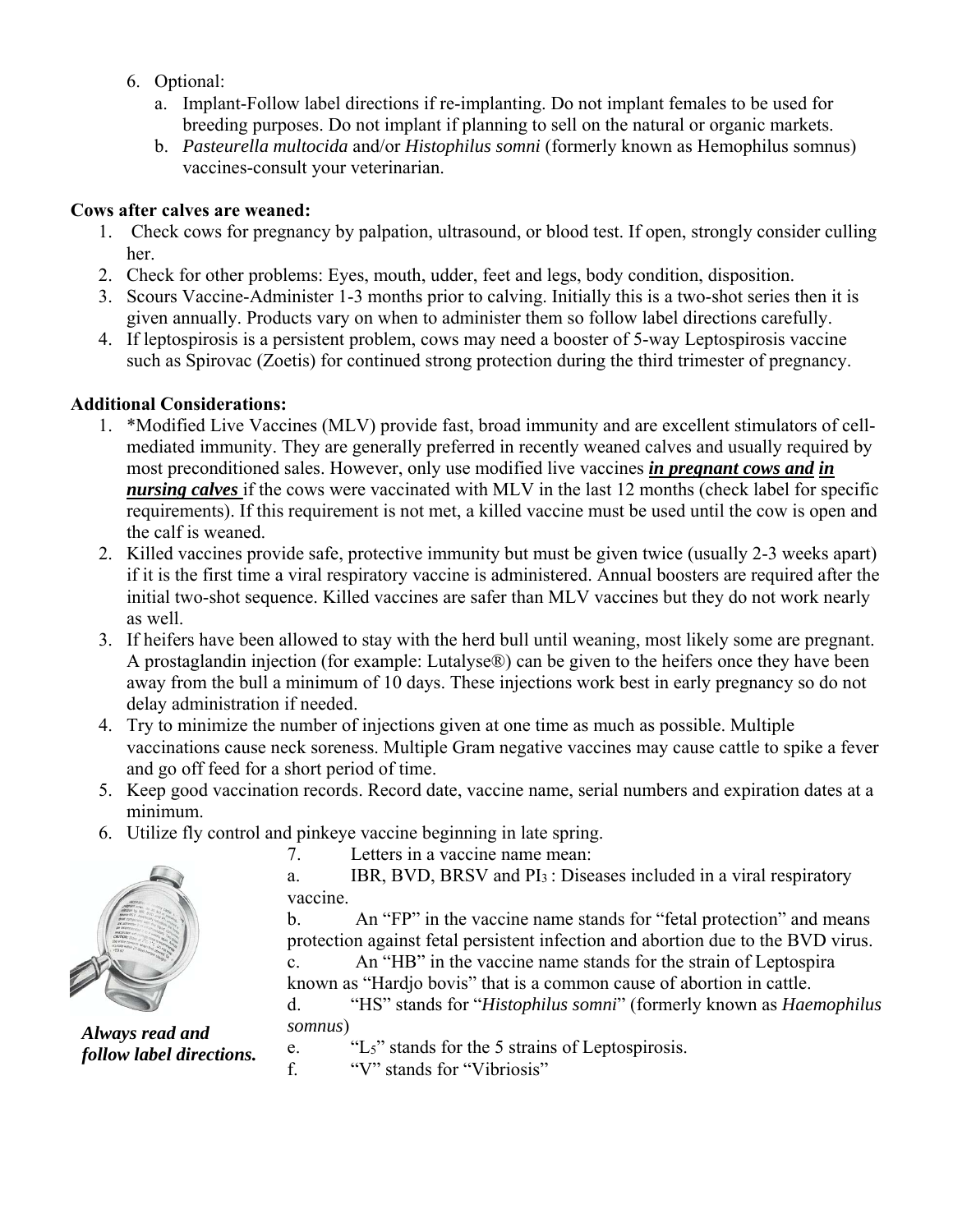In summary, vaccination programs must be designed around the specific needs of your cattle. There are numerous vaccines available on the market for other diseases (for example: Brucellosis, Anaplasmosis, Trichomoniasis, *Clostridium perfringens* Type A, Foot Rot, Papilloma or Wart Virus) but they may or may not be useful in your situation. Always discuss your concerns with your veterinarian to develop the plan that will work the best for you.

# **Understanding Soil Mechanics to Improve Beef Cattle Winter-Feeding Areas and Production**

#### *Steve Higgins Ph.D and Morgan Hayes Ph.D., Ag Engineering Specialists, University of Kentucky*

Soils directly affect beef and forage production, yet active soils management is limited. Understanding soil mechanics and management in winter-feeding areas could improve beef cattle production, with less effort on the producer and cattle. This publication is intended to guide evaluating soil strength for winter-feeding areas, the pollution potential of winter-feeding areas, and to provide solutions for correcting structural deficiencies and reducing mud on both the ground and on the cattle.

Addressing these challenges is important because of the cyclical and repetitive nature of beef and forage production problems. Every winter and spring, beef cattle producers complain that too much hay is wasted, which requires more hay production and storage. Other common complaints include poor gains, weak calves, loss of body condition, and mortalities. In spring, technical assistance requests are often related to reducing or eliminating mud, weeds, erosion, and compaction (if the producer knows about it) due to winter hay feeding. If pasture renovation is conducted, winter-feeding areas might incur additional costs and labor for equipment, seed, fertilizer, chemicals, and fuel.

Geotechnical engineers or others who study soil mechanics usually refer to soil as the soil material from the subsoil to bedrock. To them, "soil" is the building material on which the foundations of structures and buildings such as farm roads, barns, buildings, and houses, are situated. To an engineer, topsoil has an agricultural value, but it has no structural value because it essentially has no load bearing strength. That is why contractors and builders scrape off topsoil to a depth of 4 to 12 inches to get to a compactible clay layer or remove all material to bedrock.

Water-soil interactions affect how soil responds to winter feeding. When water in the soil is frozen, it increases the force of loads that can be handled by the soil, such as the weight of tractor tires. The frost depth represents the depth in which water in the soil is expected to freeze. In northern climates, there are expected frost depths of greater than 3 feet that can be maintained for months. Kentucky's climate typically does not freeze topsoil for prolonged periods. For example, January is the coldest month; however, average daily temperatures in Lexington remain around 32° Fahrenheit (NOAA/NESDIS/NCEI). During winter, Kentucky does not have the intensity of sunlight and warm temperatures for evaporation or plant transpiration to dry out soils.

When topsoil becomes saturated with liquid water it makes the soil particles slick. The soil moves around easily, which explains why winter feeding creates so much mud and large ruts as the tires mold, compact, and push water and soil particles away to try an achieve traction. This is one reason winter-feeding in areas with above average moisture or poorly draining soils should be avoided. Winter-feeding areas should not be placed in ditches, draws, or bottoms that receive runoff and moisture from upland areas.

To choose a good winter-feeding area, a producer needs to consider all aspects of animal, soil, and land husbandry standards. Producers can determine their farm's soil properties by using tools such as the NRCS Web Soil Survey, county soil survey manuals, databases accessed using ARCMAP, and maps supplied by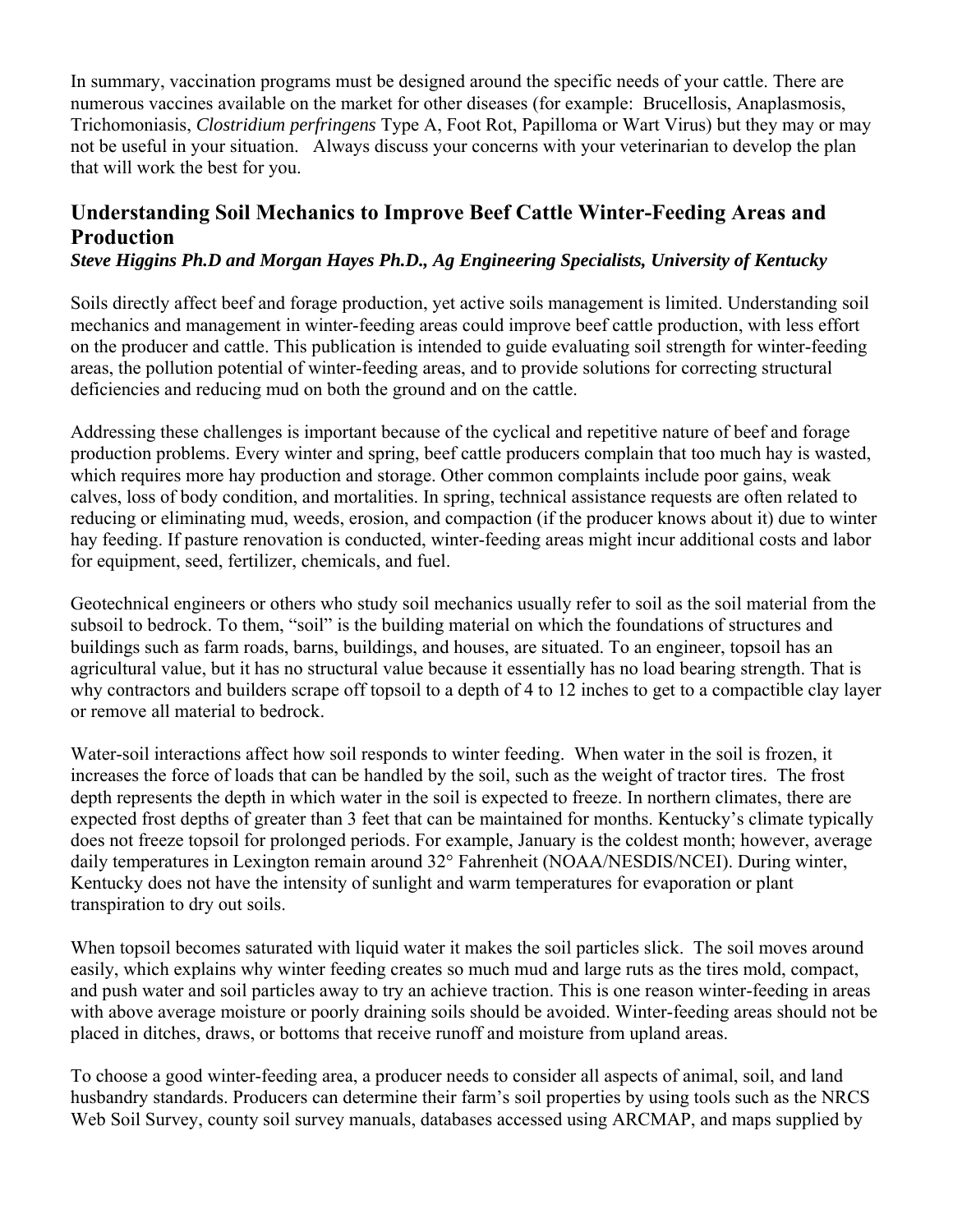the conservation district. Similarly, topographic maps can be used to identify higher and lower areas. This information is extremely useful to a beef producer because it determines best and worst locations for practices such as winter-feeding and infrastructure improvements. Water content, soil texture, drainage, and landscape position, such as summits and slopes, are very important factors to consider for siting conservation practices such as sustainable winter-feeding areas for cattle.

The main criteria for selecting a winter feeding area has more to do with the content and potential of soil water than anything else. The amount of water that falls on, flows over, or through the soil profile, and that is contained in a column of soil, affects many soil mechanical properties. These mechanical properties relate to the slipperiness, stickiness, plasticity, strength, trafficability, and compressibility of a soil. Using winter feeding as an example, a producer should look up the soil hydrologic grouping (A, B, C, D) to quickly and easily determine the suitability for winter feeding. Select soil hydrologic groups A and B for this kind of use because these are well-drained soils. Selection standards for winter-feeding areas require that soils have a moderately low runoff potential when thoroughly wet (hydrologic soil group B). Choose soil with a good infiltration rate, but not so great that the infiltrated water passes immediately through the soil profile. Sandy soils often demonstrate these very high infiltration rates. The goal is to filter the water as it passes through the soil profile. Inadequate infiltration is also not good, because it increases runoff potential without any filtering. Be aware when using hydrologic classifications that existing soil properties will change with time because of animal treading, tractor traffic, compaction, erosion, organic matter content, and soil phosphorus levels, etc. Long term use may require periodic re-location.

Once the producer has identified possible locations for winter feeding the next step is to rule out any lowlying areas, particularly those along floodplains. Even though sites may provide well drained conditions, these areas should be avoided if flooding periodically occurs or if they are in close proximity to a water body. Also exclude areas where streams of stormwater flow through the winter-feeding area or where ephemeral ponding occurs. These areas will often collect additional water originating from upland watershed areas. Moisture levels from a rising water table and drainage can easily shift a soil from a friable (workable) to plastic (moldable) to a liquid state. Plasticity in soil refers to soil that can be formed and reformed into shapes similar to clay used in pottery. Plasticity requires moderate water content; whereas dry soils will crumble - moderately wet soil particles will adhere to other particles. The liquid state for soils occurs when the moisture content is greater than the plastic state can handle. A liquid consistency can cause soil to shift, flow, or move offsite. The soil particles become suspended in the liquid water. This liquid state causes erosion.

Solar radiation should be used during winter feeding to dry and stiffen soil. Shade from buildings, structures, and trees can interfere with solar energy and lower wind speeds across the area. High humidity tends to be concentrated in low-lying areas and is most common overnight and in the morning as the sun rises. During a typical day, humidity will be lowest when high temperatures are reached in midafternoon. To leverage these trends, orienting your winter-feeding area on slopes with a southern exposure is best. If southern exposures are not easily accessible, western, then eastern aspects should be chosen over northern aspects.

The slope for a winter-feeding area should be less than 4%. A vegetative buffer or area that maintains good vegetative cover should be provided downhill from the winter-feeding area prior to entering a water body. The vegetation can filter solids/organic matter and trap potential pathogens in the manure, while allowing nutrients to infiltrate into the soil profile and boost yields for the vegetation being grown. A standard setback minimum distance from a water body located downhill from a winter-feeding area is 100 feet. A steeper slope requires a significantly greater setback. The number of cattle being fed as a group is a criterion that also affects the setback distance.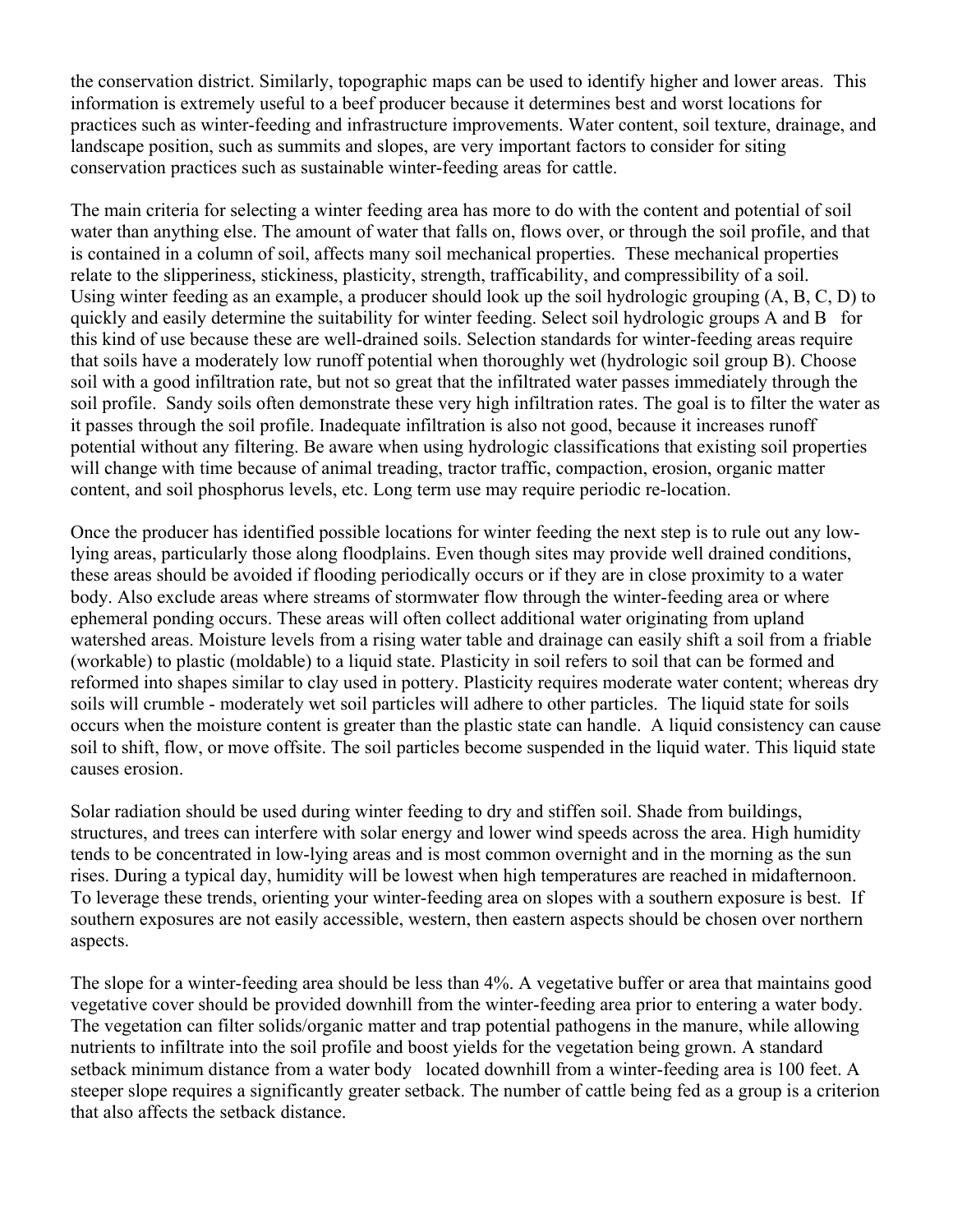Selecting an ideal site is the first step. But even with good siting, well drained soils, with time (and depending on stocking rates) can erode, compact, and modify inherent soil properties. These conditions are predictable based on measured values applied to soil engineering concepts. To keep a winter-feeding area in the same site for a longer term might mean using an adaptive strategy such as installing an all-weather surface, which should be designed to increase the load-bearing capacity of the surface, while reducing mud creation. Gravel and geotextile fabric, concrete, or appropriate similar structural materials are examples of all-weather surfaces.

The benefits of understanding a soil's physical properties can be invaluable to a beef producer. Engineering properties are used to determine a soil's suitability for septic systems, manure application, burial sites, roads, the ability to corrode steel and concrete materials, and as a structural material. Engineering concepts are no less important as a critical part of the planning process for the beef producer designing infrastructure improvements like winter-feeding areas. These plans can prevent structural failure and limit future management difficulties on a farm, which means improved feeding situations, compliance with environmental regulations and sustainability for the operation.

Useful Resources Web Soil Survey Available at: https://websoilsurvey.sc.egov.usda.gov/App/HomePage.htm Topographic Map Available at: https://viewer.nationalmap.gov/basic/?basemap=b1&category=histtopo%2Custopo&title=Map%20View#st artUp Typical Weather Available at: https://www.ncdc.noaa.gov/cdo-web/datatools/normals

# **Kentucky Beef Cattle Market Update**

## *Dr. Kenny Burdine, Livestock Marketing Specialist, University of Kentucky*

Another week and another set of swings in cattle markets. Everything that I have said previously still applies in that the volatile nature of these markets is causing prices to change constantly. This is my attempt to summarize the most recent weekly USDA-AMS price data for Kentucky, which is based on auctions from March 27<sup>th</sup> through April 2<sup>nd</sup>. Understand that by early next week, things could be very different.

As was largely expected, Kentucky cattle markets were unable to hold their gains from last week. The number of cattle sold increased substantially, which was no doubt part of the reason for the declines, but the larger issue is that the market continues to struggle with factoring in changes in demand and potential impacts on the supply chain. It's also worth noting that both live cattle and feeder cattle futures saw limit down movements on April  $1<sup>st</sup>$  and  $2<sup>nd</sup>$ , the two days prior to me writing this update. So, we will enter next week with a bearish tone because of this.

For the current week, calf prices were only off slightly, which can be seen in the black line in figure 1. I think they are clearly being helped by spring grass demand. CME© feeder cattle futures prices for fall 2020 have dropped by more than \$25 per cwt since early March. It's hard to imagine how high this spring calf market would be if we were still in an environment where fall feeder cattle futures were in the \$140's. At the same time, heavy feeder cattle prices gave back more than half of their gains from last week, falling by about \$11 per cwt.

#### **Figure 1: Feeder Steer Prices since the First Week of January Kentucky Average (\$ per cwt)**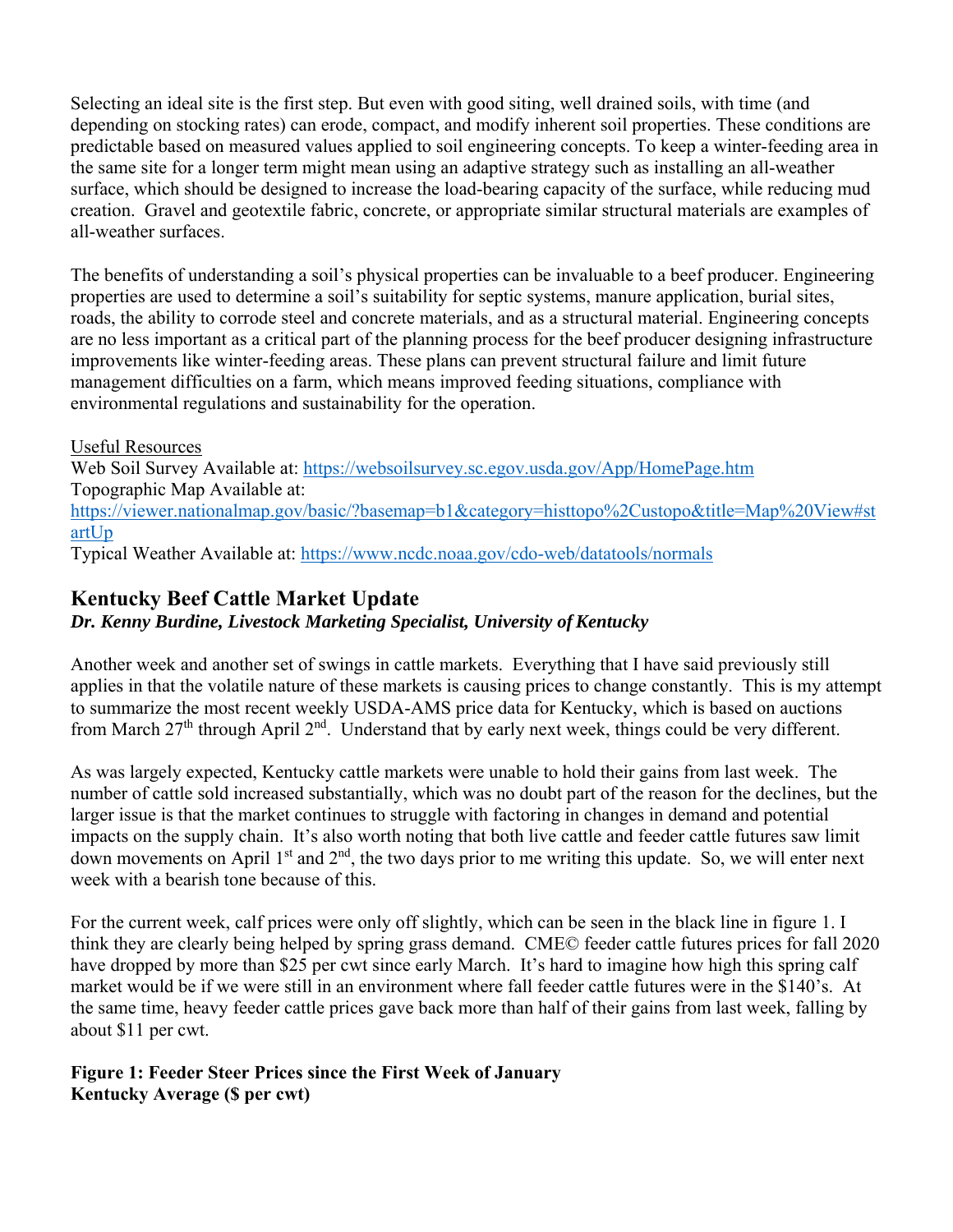

Source: USDA-AMS, Livestock Marketing Information Center, and Author Calculations

It was also not a good week for slaughter cow and bull prices, which had been a bright spot up until this point. The impact of plant closures, and concern about the potential for more plant closures, has the largest impact on cattle closest to harvest. This is primarily fed cattle, slaughter cows, and slaughter bulls. The state average prices for 80-85% boning cows fell by more than \$15 per cwt from last week to this week. Cull cow prices can be seen in figure 2.

**Figure 2: 80-85% Boning Cow Prices since the First Week of January Kentucky Average (\$ per cwt)** 



Source: USDA-AMS, Livestock Marketing Information Center, and Author Calculations

We continue to be operating in an environment where there are virtually no certainties. Today's cattle prices are not necessarily a good indication of where prices will be tomorrow. One question that continues to come up is whether it makes sense to retain ownership on feeder cattle that are ready for market now, as opposed to selling those feeders on the current depressed market. As I write this on April  $3<sup>rd</sup>$ , CME $\odot$  fall live cattle futures are trading in the mid-upper \$80's on a per cwt basis. Now, basis has been strong